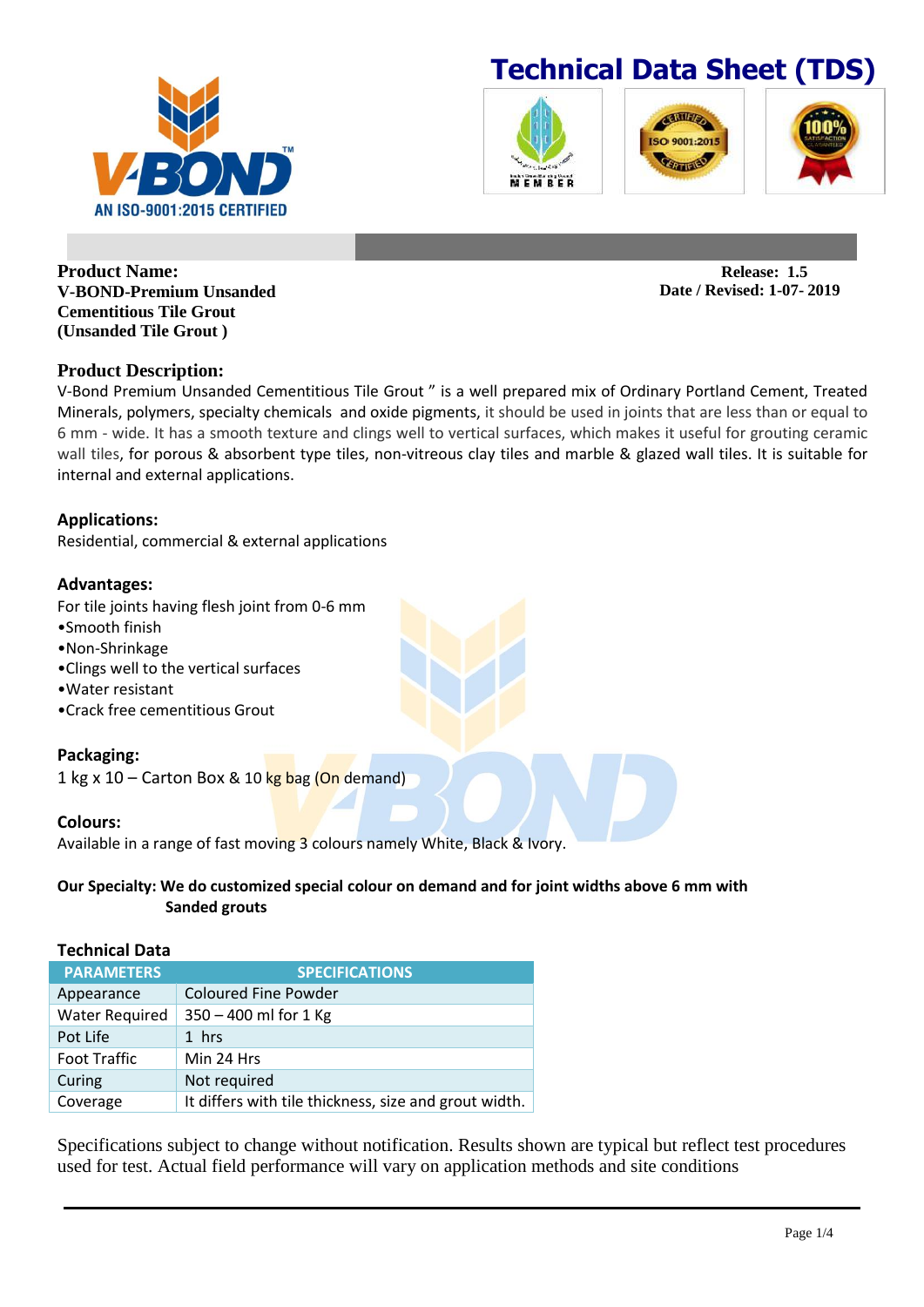







**Recommendations:** For better performance use V-Bond Grout Admix-Premium

### **Applicable Standard**

ANSI A 118.6 – 1999 **Performance Properties** *Unsanded grout mixed with V-Bond Grout Admix Premium*

| Test                        | <b>Test Method</b> | <b>Result</b>       |
|-----------------------------|--------------------|---------------------|
| <b>Compressive Strength</b> | ANSI-118.6-4.5     | 3090 psi (21.3 Mpa) |
| <b>Linear Shrinkage</b>     | ANSI-118.6-4.3     | < 0.1 %             |
| <b>Tensile Strength</b>     | ANSI-118.6-4.6     | 408 psi (2.8 Mpa)   |
| <b>Flexural Strength</b>    | ANSI-118.6-4.7     | 810 psi (5.6 Mpa)   |

**Shelf Life:** Factory sealed bag of this product is guaranteed for first quality for 12 Months \* If stored up in dry area. High humidity will reduce the shelf life of packed bag

**Limitations:** Do not use for the tile grout width more than 6 mm. Do not use where chemical resistance is required. Do not use acid for cleaning.

### **INSTALLATION** *Surface Preparation*

Before starting the work remove the spacers placed between the tiles. Scratch the tile joints and clean the grout joints, remove the dust and dirt using wet sponge. Remove water completely standing in tile joints. Make sure that the working temperature should be between  $4^0$ C - 35<sup>o</sup>C.

## *Mixing*

- $\triangleright$  Stir thoroughly VB Grout Admix Premium before use.
- $\triangleright$  Place clean, potable water or VB Grout Admix in to a clean pail.
- Add V-Bond Premium Unsanded Grout powder slowly under hand mix or a slow speed motor.
- Use approximately 375 ml of V-Bond Grout Admix for 1 kg powder to a smooth stiff consistency.
- $\geq$  Leave for 5-10 minutes for slaking
- $\triangleright$  Need to adjust consistency if necessary
- $\triangleright$  Re-mix and apply using rubber grout float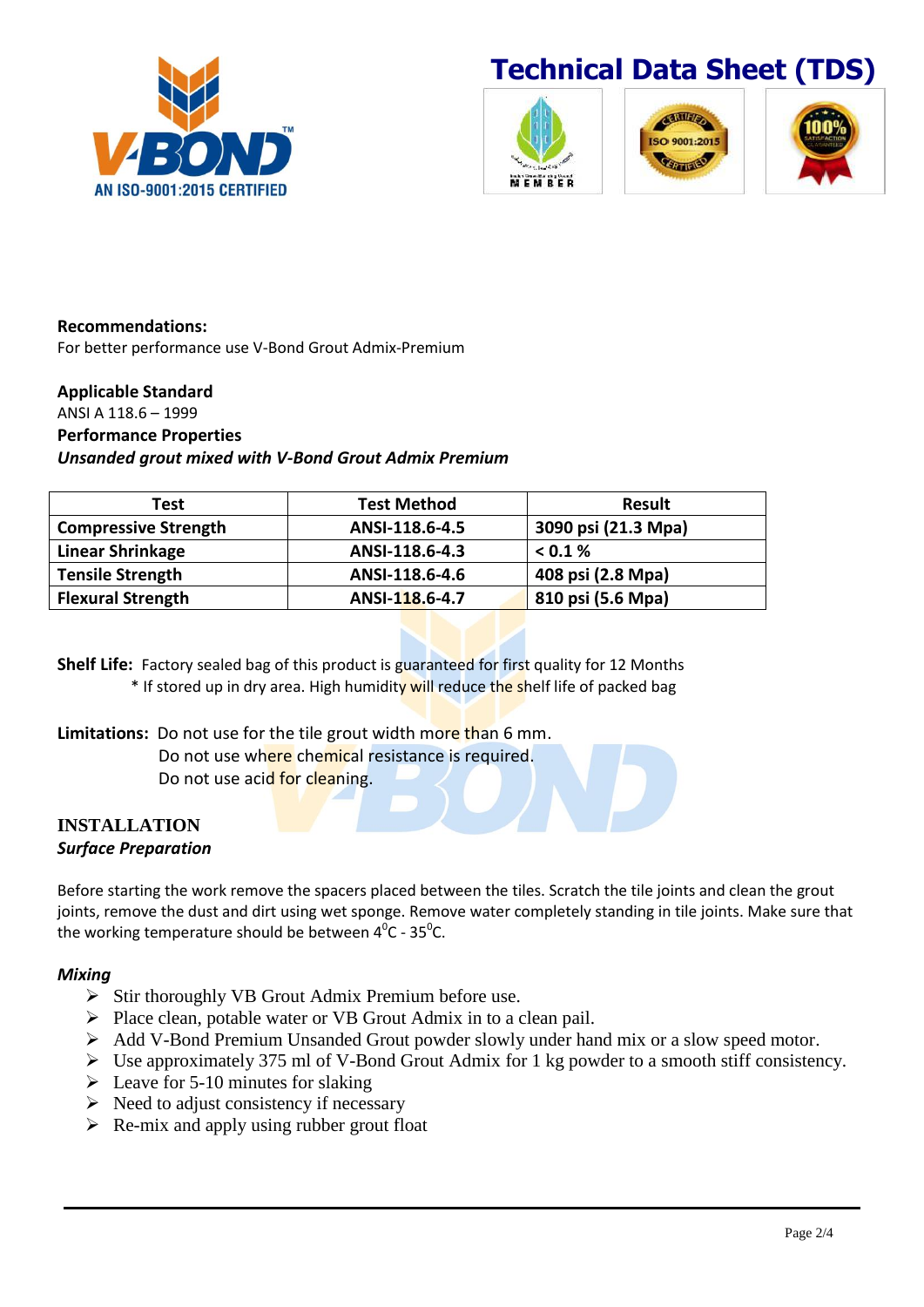



## *Application*

- $\triangleright$  Dampen tile surface with water
- $\triangleright$  Spread the mixed material with a sharp, firm rubber gout float
- $\triangleright$  Press timely to work into tile joints to fill completely
- $\triangleright$  Move the float diagonally to pack the tile joints
- Ensure that the joints filled completely and remove the excess material laying on the tile.

## *Note:*

**Cold Weather:** The setting times of Portland cement tile adhesives and Grouts are retarded

by low temperatures. Protect completed work for an extended time period.

**Hot Weather:** The setting times of Portland cement tile adhesives and Grouts are

Accelerated by hot, dry conditions. Apply to dampened surfaces and protect

Freshly spread adhesive

# **Cleaning:**

## *Grout First/Primary cleaning:*

Remove excess grout material from the top of the tiles with the edge of grout rubber float. Hold the float at 90<sup>0</sup> and pull it at 45<sup>0</sup> diagonally across the tile joints to avoid pulling out the material

## *Grout secondary cleaning:*

Remove remaining material with damp (not wet) sponge/towel Work *diagonally across the tile joints.* Allow to dry. When the grout joints are firm polish the grout surface with coarse cloth and minimal water.

## *Availability & Costing:*

See the list of dealers and contact nearest dealer for availability and cost details

#### **Maintenance:**

V-BOND, VEPOXY SP GOLD- Grouts require routine cleaning with a neutral pH Soap and water. Installation performance and durability may depend on properly maintaining products supplied by the other manufacturers.